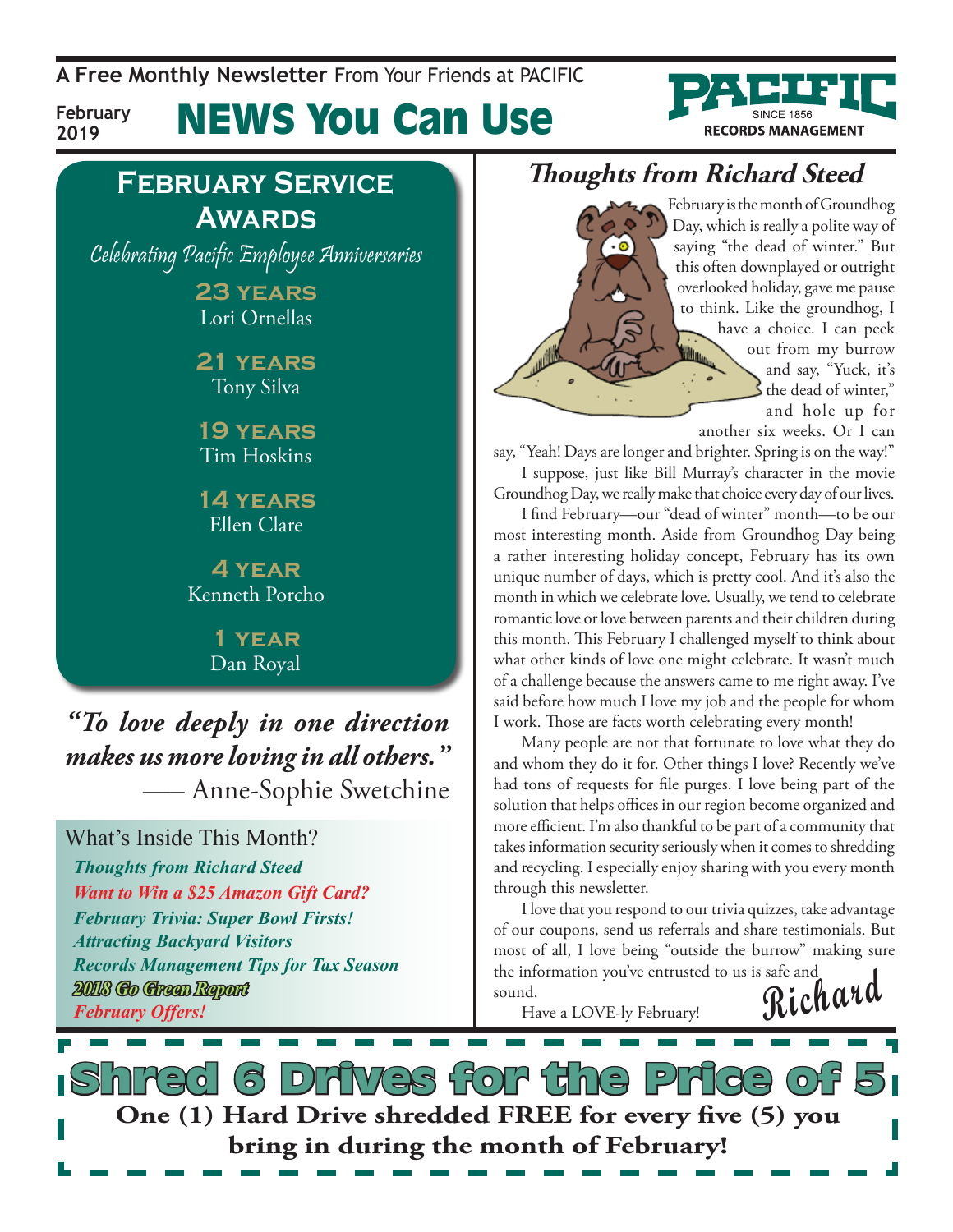### **February Trivia: Super Bowl Firsts!**

This year, the Super Bowl will be played on February 3rd in Atlanta, GA. Test your gridiron knowledge of Super Bowl firsts with this fun trivia quiz.

- 1. In what year was the first Super Bowl played?
- 2. Who was the first team to score 50 points in a Super Bowl?
- 3. Which domed stadium was the first to host a Super Bowl?
- 4. When did the Super Bowl get its name, having previously been called the AFL-NFL World Championship?
- 5. In 1976, the Dallas Cowboys became the first team to advance to the Super Bowl as what?
- 6. Who was the first team to lose three Super Bowls?
- 7. Which Super Bowl was the first to have no cheerleaders at the game?
- 8. This year, Super Bowls ads will top \$5 million for a 30-second spot. How much did the first Super Bowl commercials cost, adjusted for inflation?
- 9. During the first Super Bowl half time, who was the featured performer?
- 10. Who were the first two coaches leading teams in the Super Bowl?

*Answers on back page!*

### **Have A Question For Us?**

We love to hear from all our good friends and clients who enjoy reading our monthly newsletter. If you have a question related to off-site document storage, shredding, media vaulting, or document imaging, please feel free to give us a call or send us an email.

**(888) 893-6054 or info@pacific-records.com**

## **By the Numbers: Cell Phones**

- About 91 percent of American adults own a cell phone, with almost half of those owning a smartphone.
- Around 57 percent of all American adults use their phone to access the Internet, with 34 percent of those using their phone more than any other device to go online.
- 67 percent of cell phone users check their phone for messages, calls, or alerts—even when they did not hear their phone ring or vibrate.
- 44 percent of cell owners sleep with their cell phone next to them because they do not want to miss calls or messages sent during the night.
- 29 percent of cell phone users say they could not imagine living without access to their cell phones.

*Source: Pew Research Center*

### **February Holidays and Events**

#### **Daily Observances:**

- 1 National Wear Red Day
- 2 Groundhog Day
- 2 Take Your Child to the Library Day
- 6 Digital Learning Day
- 8 Laugh and Get Rich Day
- 9 Read in the Bathtub Day
- 10 Man Day
- 11 National Shut-In Visitation Day
- 11 Satisfied Staying Single Day
- 12 International Pancake Day
- 13 Ash Wednesday
- 13 Employee Legal Awareness Day
- 14 Saint Valentine's Day
- 15 Susan B. Anthony Day
- 18 Presidents Day 18 George Washington's Birthday
- 19 Single-Tasking Day
- 20 World Day for Social Justice
- 21 International Mother Language Day
- 23 Curling is Cool Day
- 23 World Sword Swallowers Day
- 26 World Spay Day
- 27 Inconvenience yourself Day
- 28 National Chili Day
- 28 National Tooth Fairy Day

#### **Monthly Observances:**

Teen Dating Violence Awareness and Prevention Month National Time Management Month AMD/Low Vision Awareness Month American Heart Month Bake for Family Fun Month Fabulous Florida Strawberry Month International Boost Self-Esteem Month International Expect Success Month Library Lovers Month Marfan Syndrome Awareness Month National Bird-Feeding Month National Black History Month National Cherry Month National Children's Dental Health Month National Mend a Broken Heart Month National Parent Leadership Month National Pet Dental Health Month Plant the Seeds of Greatness Month Return Shopping Carts to the Supermarket Month Spay/Neuter Awareness Month Spunky Old Broads Month Wise Health Care Consumer Month Worldwide Renaissance of the Heart Month

The material contained in this newsletter is for informational purposes only and is based upon sources believed to be reliable and authoritative; however, it has not been independently verified by us. This newsletter should not be construed as offering professional advice. For guidance on a specific matter, please consult a qualified professional.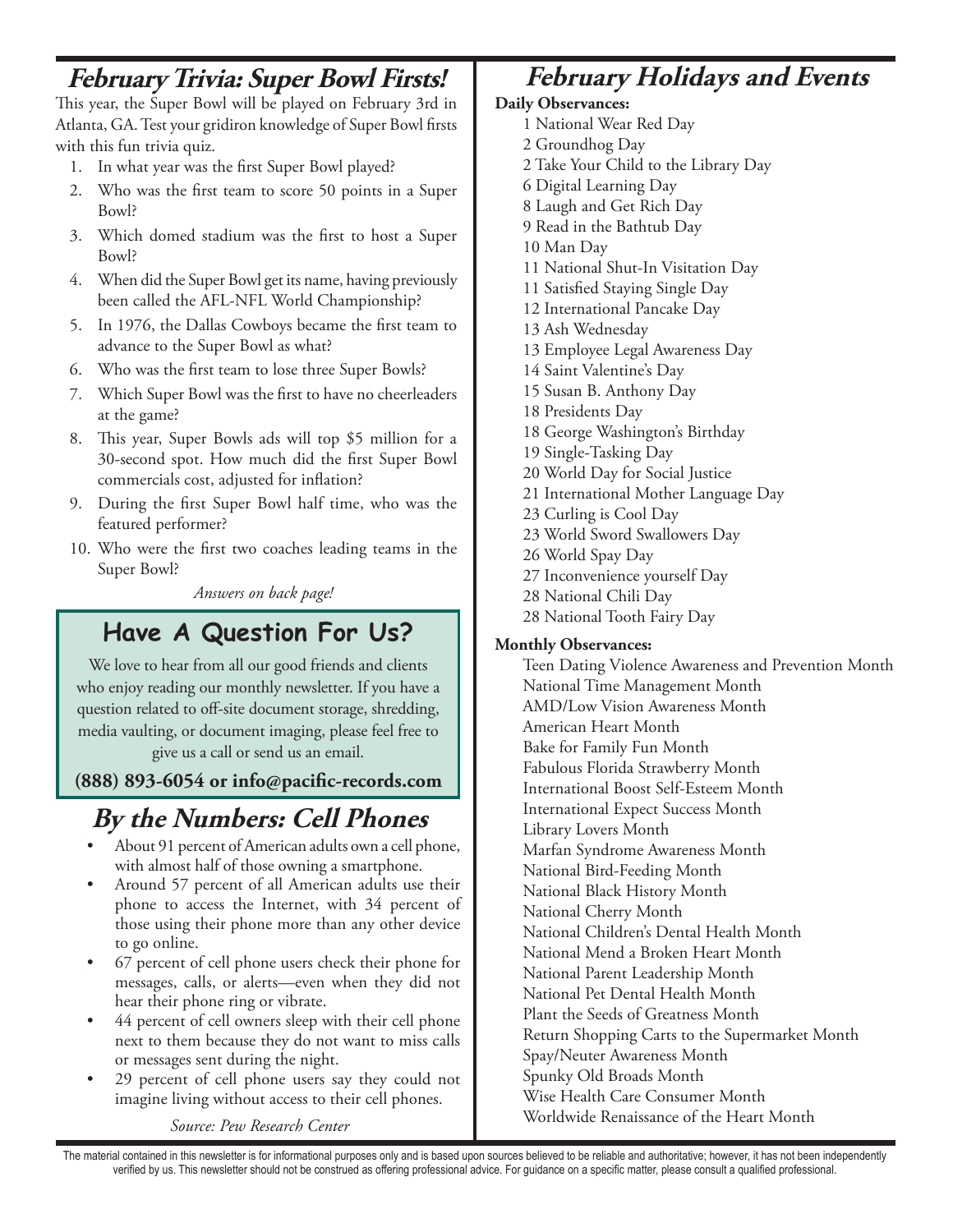## PacBlog

### **Behind the Scenes of a Document Scanning Service**

PacBlog is the monthly web log of Pacific Records Storage To read this month's installment, please click the title below.

[https://pacific-records.com/behind-the-scenes-of-a](https://pacific-records.com/behind-the-scenes-of-a-document-scanning-service)[document-scanning-service](https://pacific-records.com/behind-the-scenes-of-a-document-scanning-service)

You may also access the PacBlog at the URL below. There you will find this month's installment along with archives of previous installments.

**http://pacific-records.com/category/pacnews**

## **Green Living: Small Cookin'**

Heating up your standard electric oven creates almost three pounds of carbon dioxide. Consider alternatives if you are cooking smaller items. Appliances such as microwave ovens, toaster ovens, and slow cookers use far less energy and thus have less of an environmental impact.

## **Do You Want To Win A \$25 Amazon Gift Card?**



Each month we'll give you a new challenge of some type. All those who reply with a correct answer are eligible to win. At the end of the month we'll draw a lucky name.

Here is this month's challenge:

Who earns a living by driving their customers away?

**Last Month's Answer to:**  *? F M A M J J A S O N D What does the missing letter stand for?*

Email your answer to **info@pacific-records.com Last month's Winner: Diane Bertilacchi DIGNITY HEALTH ST. JOSEPH'S MEDICAL CENTER January**

## **Attracting Backyard Visitors**

Winter is a great time to begin attracting and feeding birds around your home. The key is to keep your bird feeders clean and filled. During the winter months, fill your feeders every day, but only with an amount of seeds that the birds will eat in a day. This helps protect *from scavengers* such as squirrels and raccoons.

If there is snow in your yard, stamp down the snow around the feeder to allow birds to forage off the ground. Birds also need a steady supply of water for drinking and bathing. You can purchase small birdbath heaters to prevent your water source from freezing.

To keep birds coming back to your feeder, you will need to clean it. Use a mild bleach solution (1/4 cup bleach to two gallons of warm water) and be sure to rinse your feeder very well. With some luck and a bit of tender loving care, your yard can become an oasis to many feathered friends.



Bob's poor research skills led him to an unfortunate misinterpretation of "HIPAA Compliance."

# 3 months FREE secure Destruction service

*Get 3 months of free Secure Destruction service when you sign up for a new Secure Destruction account with a one-year agreement. Just mention this coupon! Email info@pacific-records.com for more information.*